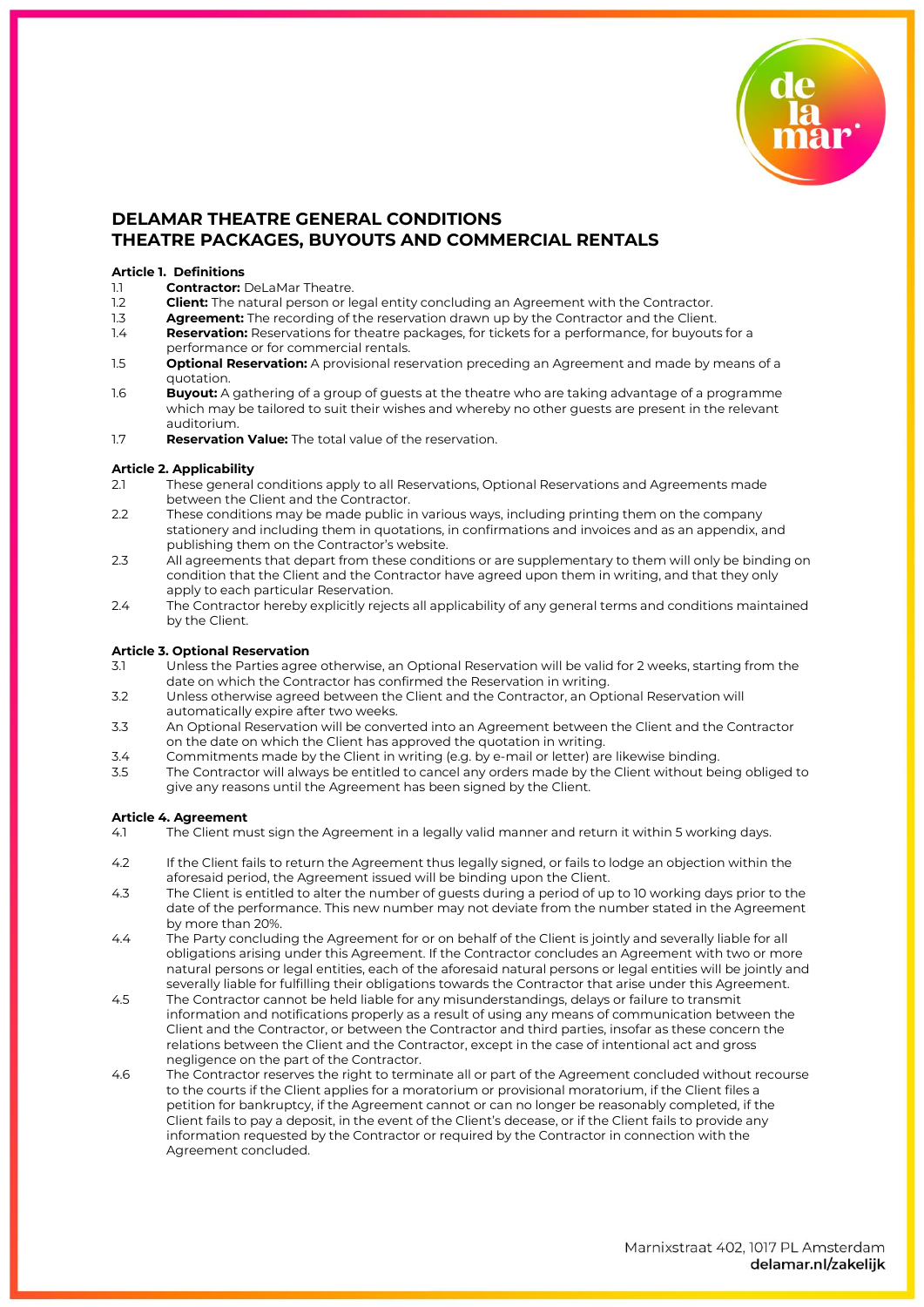

### **Article 5. Payments**

5.1 Unless otherwise specified in the Agreement, all payments must be effected within 14 days of the invoice date.

- 5.2 Unless otherwise agreed, the Client is obliged to pay a deposit amounting to 50% of the Reservation Value agreed upon on formation of the Agreement. The tickets for a performance are an exception to this. Tickets for a performance will be sent to the Client on receipt of 100% of the Reservation Value.
- 5.3 If the Contractor does not receive payment of a deposit within the time specified, the Contractor is entitled to cancel the order with immediate effect and to refuse all further performance of the order without being in default. This will be deemed to be a cancellation on the part of the Client and Article *6.1* will apply *mutatis mutandis*.

#### **Article 6. Cancellations**

- 6.1 In the event of cancellation for any reason whatsoever, including force majeure suffered by the Client, the Client will be liable to pay the Contractor the following sums:
	- in the event of cancellation during the period between the date of the Agreement and 6 months prior to performance of the Agreement: 100% of the rent for the auditorium.
	- in the event of cancellation during the period between 6 months prior to performance of the Agreement and 3 months prior to such performance: 50% of the Reservation Value agreed upon.
	- in the event of cancellation during the period between 3 months prior to performance of the Agreement and 31 days prior to such performance: 75% of the Reservation Value agreed upon.
	- in the event of cancellation during a period of 30 days prior to performance of the Agreement: 100% of the Reservation Value agreed upon.
- 6.2 All cancellations must be dated and made in writing. The date of the Contractor's receipt of such cancellation will be deemed to be the cancellation date.

# **Article 7. Liability**

- 7.1. The Contractor can never be held liable for loss, unless direct loss arises directly from failure to comply with the Agreement, to comply with it within the time specified, or to comply with it in a proper manner resulting from intentional act or gross negligence on the part of the Contractor.
- 7.2. If, by reason of attributable failure to perform the Agreement, the Contractor might be liable for any loss suffered by the Client and/or by third parties, such liability will always be limited to no more than the Reservation Value.
- 7.3. If, as a result of non-attributable failure, the Contractor is prevented from performing all or part of the Agreement, the Contractor is entitled to cancel, terminate or suspend the Agreement - insofar as it has not yet been performed - until such performance is again possible, without the Client being able to hold the Contractor liable in any way whatsoever. In such an event, the Client will in any case be obliged vis-à-vis the Contractor to fulfil the part of the "Agreement" that has already been performed.
- 7.4 If the decor for acting out the theatre performance prevents, partly prevents or insufficiently prevents another programme or matinée from being performed, the Contractor must immediately inform the Client of this if possible. In such an event, the Contractor is at liberty to hold the relevant performance in a different auditorium.
- 7.5 If the suspended part of the Agreement is performed at a later date, the Client will be obliged to pay the entire amount owing without any deductions. If the non-attributable failure is of a permanent nature, the Contractor is entitled to terminate the Agreement without being liable to pay any form of compensation.
- 7.6 Non-attributable failure includes the following: war, threat of war, riots, obstructive measures taken by Dutch and international governments, fire, strikes, damage to and/or breakdowns in equipment and/or operating systems for such equipment, decease of one or more members of the Royal Family, traffic congestion and/or hold-ups, floods, lockouts, sabotage, illness or incapacity for work of any of the Artistes, and all unforeseen circumstances in general in the Netherlands and abroad, as a result of which performance of the "Agreement" can no longer be reasonably be demanded of the Contractor. The Contractor disclaims all liability for the expenses already incurred by the Client.
- 7.7 In the event of damage to items in the theatre or injury sustained by any of the Contractor's employees arising during performance of the Agreement and caused by any acts or omissions on the part of the Client and/or its subordinates, employees and/or guests, the Client must pay compensation for such damage or injury thereby caused to the Contractor within 30 days of receipt of a request to this effect. In any event, the Client must pay the assessed value of such items and/or the costs of their repair, the costs of medical care, loss of income and compensation for pain and suffering. The Client must take out satisfactory third-party insurance for itself, its subordinates, employees and/or its guests.
- 7.8 In cases where the Client fails to fulfil its obligations towards the Contractor, it will be in default without any notice of default being required. If the Client is in default, it must pay all costs incurred by the Contractor, be they judicial or extrajudicial.